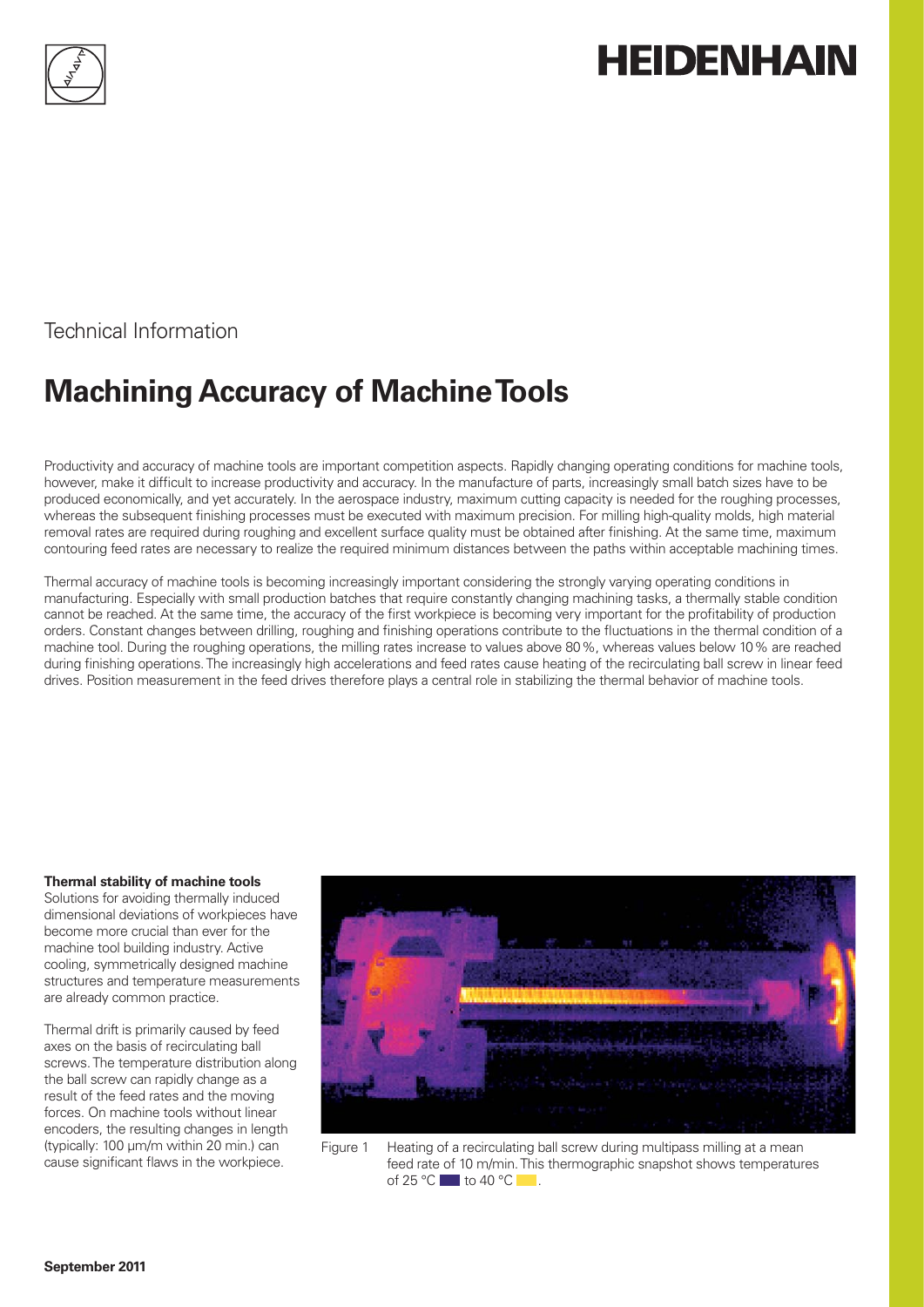#### **Position Measurement on Feed Drives**

The position of an NC feed axis can be measured in principle through the ball screw in combination with a rotary encoder, or through a linear encoder.

If the slide position is determined from the pitch of the feed screw and a rotary encoder (Figure 2, top), then the ball screw must perform two tasks: As the drive system it must transfer large forces, but as the measuring device it is expected to provide highly accurate values and to reproduce the screw pitch. However, the position control loop only includes the rotary encoder.

Because changes in the driving mechanics due to wear or temperature cannot be compensated, this is called semiclosedloop operation. Positioning errors of the drives become unavoidable and can have a considerable influence on the quality of workpieces.

If a linear encoder is used for measurement of the slide position (Figure 2, bottom), the position control loop includes the complete feed mechanics. This is therefore referred to as closed-loop operation. Play and inaccuracies in the transfer elements of the machine have no influence on the accuracy of the position measurement. Measurement accuracy depends almost solely on the precision and installation location of the linear encoder.

This basic consideration applies both for linear axes and rotary axes, where the position can be measured with a speedreduction mechanism connected to a rotary encoder on the motor, or with a highly accurate angle encoder on the machine axis. Significantly higher accuracy grades and reproducibility are achieved if angle encoders are used.

#### **Additional measures for semiclosedloop operation**

In order to prevent heating of the ball screw and the surrounding parts of the machine, some ball screws feature hollow cores for coolant circulation. In semiclosed-loop operation the positioning accuracy is affected by thermal expansion of the ball screw and thus depends on the temperature of the coolant. A temperature increase of only 1 K results in positioning errors up to 10 µm over a traverse range of 1 m. Common cooling systems, however, are often unable to restrict the temperature variations to values significantly below 1 K.



Figure 2 Position feedback control in semiclosed-loop mode (top) and in closed-loop mode (bottom)

For drives in semiclosed-loop operation, thermal expansion of the ball screw is occasionally approximated using a model in the control. Because the temperature profile is difficult to measure during operation and is influenced by numerous factors – such as the wear of the recirculating ball nut, the feed rate, the cutting forces, the traverse range used, etc. – considerable residual errors up to 50 µm/m can occur when this method is used.

The ball screw is sometimes provided with fixed bearings at both ends in order to increase the rigidity of the drive mechanics. But even very rigidly designed bearings cannot prevent expansion caused by local heat generation. The resulting forces are considerable. They deform the most rigid bearing configurations and can even cause

structural distortions in the machine geometry. Mechanical tension also changes the friction behavior of the drive, thus adversely affecting the contouring accuracy of the machine.

Due to these restrictions, the drive accuracy that can be attained by taking the described additional measures cannot be compared with closed-loop operation using linear encoders. Also, the additional measures for semiclosed-loop operation cannot compensate the effects of changes in the bearing preload due to wear, or elastic deformations of the drive mechanics.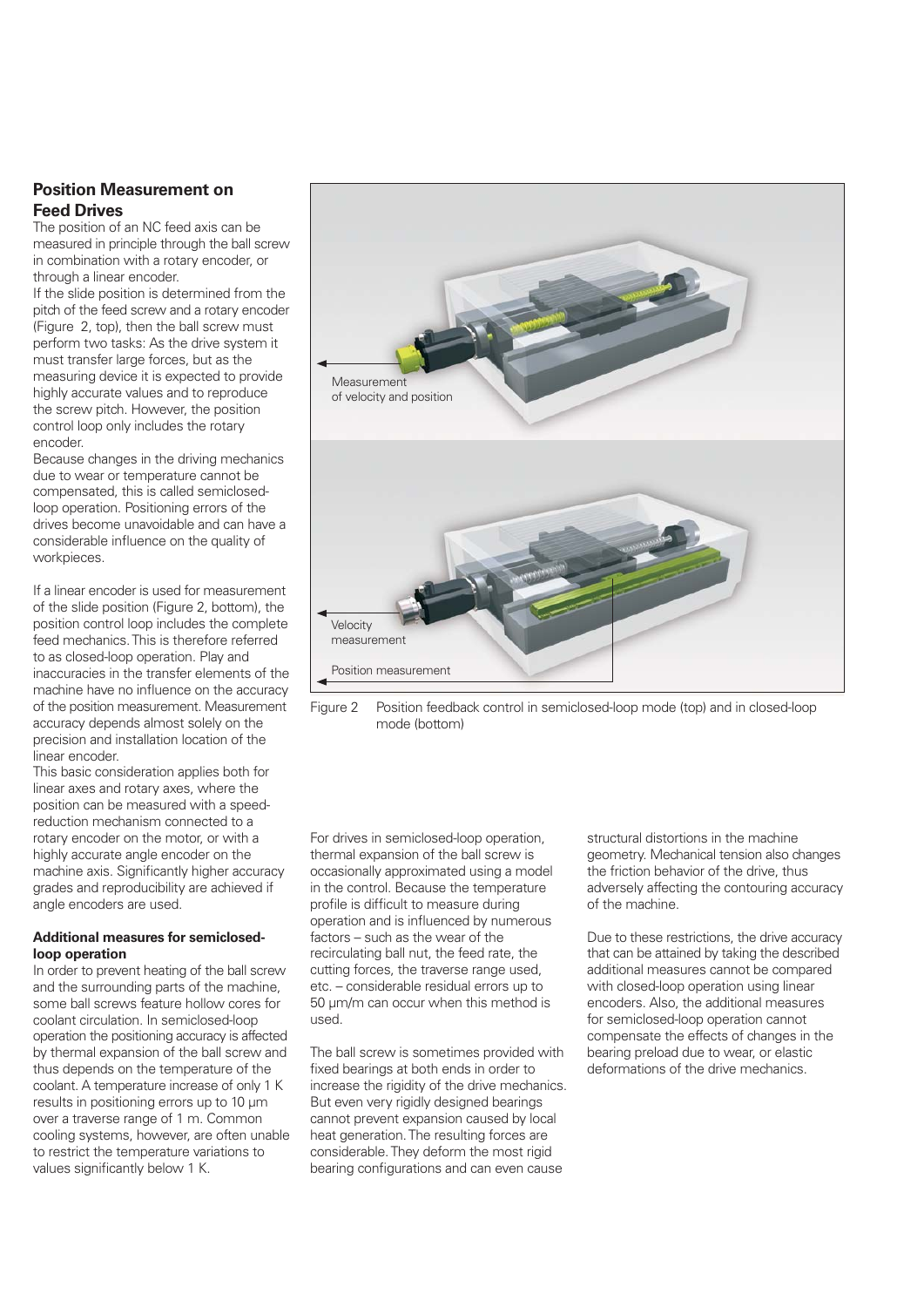#### **Effect of Drive Accuracy on the Manufacture of Parts**

In the machine building industry the demand for small parts manufactured in small production runs is increasing considerably. The accuracy of the first workpiece is therefore becoming an important factor for the profitability of manufacturing companies. Machine tools for high-accuracy production of small batches are facing a real challenge. Constant changes between setting up the workpiece, drilling, roughing and finishing cause constant changes in the thermal condition of a machine.

The typical feed rates for roughing a workpiece range from 3 m/min to 4 m/min, whereas feed rates from 0.5 m/min to 1 m/min are used for finishing. Rapid traverse movements during tool exchange also considerably increase the average velocities. The medium feed rates during drilling and reaming are negligible for heat generation in recirculating ball screws. Due to the strongly varying feed rates, the temperature distribution along the ball screws changes during the individual process steps. In semiclosed-loop operation the varying loads on the recirculating ball screw may cause the workpiece accuracy to suffer, even if the workpieces are completely machined in just one setup. Machine tools with linear encoders in closed-loop mode are therefore absolutely necessary for high-accuracy production of small parts.

#### **Example of machining several parts from one blank form**

An aluminum blank with a length of 500 mm is first drilled and then reamed on a machine tool. The medium feed rates during the two machining operations are low, so the heat generation in the recirculating ball screws is negligible. In the next production step the contour is milled and the medium feed rate increases significantly, resulting in considerable heat generation in the ball screws (Figure 3).

If the milling machine is operated in semiclosed-loop mode, thermal expansion of the recirculating ball screws causes deviations between the drilling pattern and the milling pattern. The maximum deviations of 135 µm were measured near the loose bearings of the ball screw. In closed-loop operation these errors can be completely avoided (Figure 4).



Figure 3 Effect of drive accuracy on the production of small parts  $\Delta$  = Fixed bearing of the recirculating ball screw



Figure 4 Effect of drive accuracy on the series production of small parts

The functional dimension between the position of the hole and the bisecting line of the individual workpiece is 12 mm and must meet tolerance grade IT8 in the illustrated example. This results in a permissible deviation of ±13 µm. All of the workpieces machined in closed-loop mode

are significantly within this tolerance. Deviations up to 135 µm were measured in semiclosed-loop mode. Thus the workpiece only complies with tolerance grade IT13 instead of meeting the required tolerance grade IT8.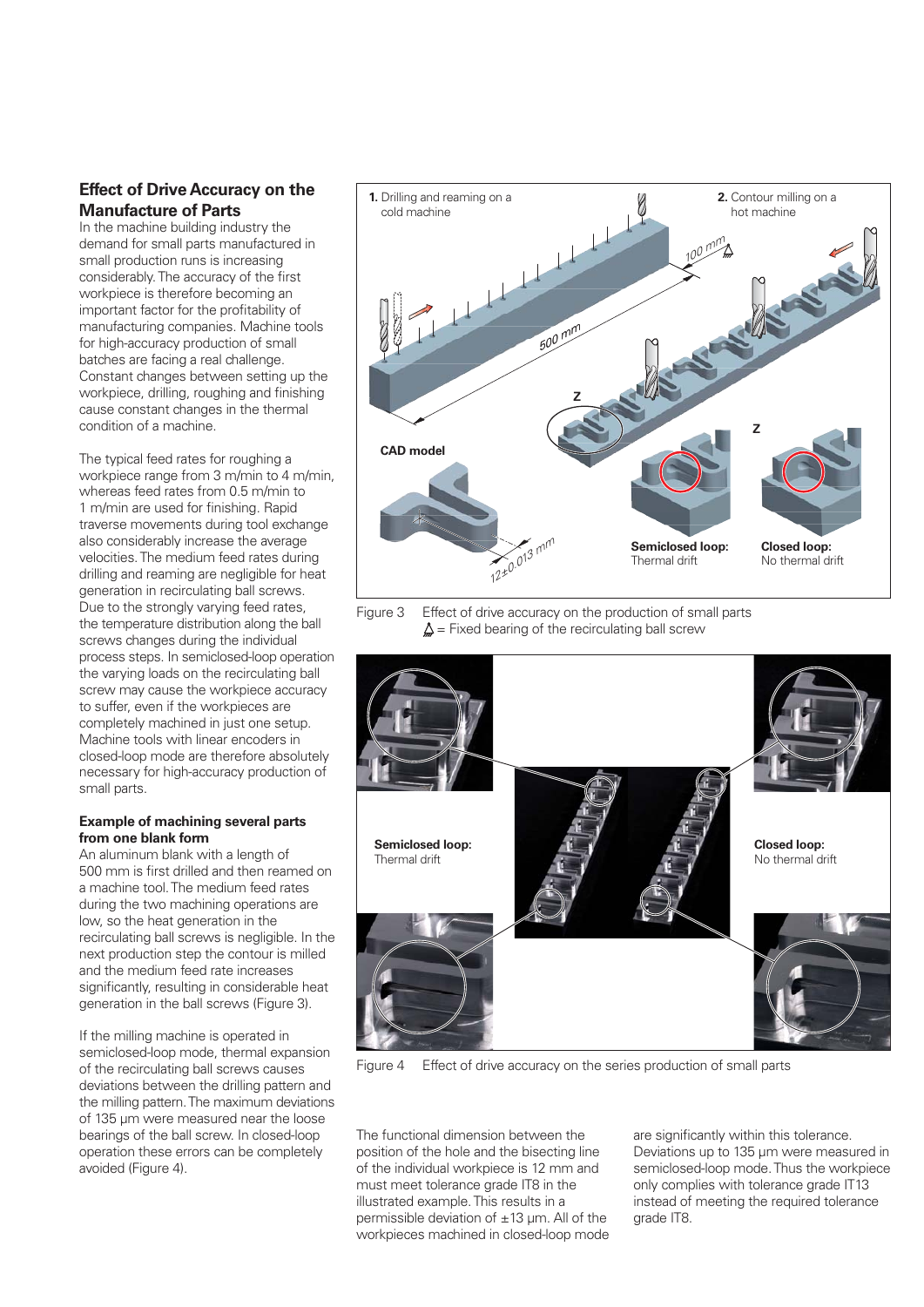#### **Integral Components with High Degree of Stock Removal for the Aerospace Industry**

Using integral components in the aerospace industry provides the benefit of combining optimum utilization of the material characteristics with minimum weight. Typical integral components feature a degree of stock removal of 95% and more. Today high-performance HSC machine tools in conjunction with high feed rates and high cutting speeds are used in the manufacturing processes. The high material removal rates made possible by the remarkable degree of stock removal of the components are of great economic significance. But the resulting feed rates and machining forces also generate considerable frictional heat in the recirculating ball screws. Also, friction losses and the resulting thermal expansion of the ball screws vary during a machining process, for example because of different feed rates during roughing and finishing. If the feed drives are operated in semiclosed-loop mode (without linear encoders), part dimensions differ for each single component manufactured in small production runs with short cycle times. Due to thermal expansion, the specified manufacturing tolerances might not be achieved. Such sources of errors can be prevented through the use of linear encoders, since thermal expansion of the ball screws is then fully compensated for in closed-loop operation.

#### **Example of machining a coupling lever for an aerofoil**

Figure 5 describes the manufacturing of a coupling lever, requiring the machining of two holes at distance of 350 mm from each other with a tolerance grade of IT7. The integral component is manufactured twice from the same blank form to permit evaluation of the accuracy that can be achieved in semiclosed-loop mode. The second workpiece is simply machined 10 mm below the first. Between the two machining operations, twenty machining cycles for the same part are executed above the blank.

In semiclosed-loop operation, the contour of the second workpiece deviates from the contour of the first workpiece, as is shown by an edge (Figure 6). The farther the drives move away from the fixed bearings of the recirculating ball screw during machining, the more obvious the thermal expansion of the ball screw becomes.



Figure 5 Manufacturing of the coupling lever  $\Delta$  = Fixed bearing of the recirculating ball screw





**Closed loop:** No thermal drift



Figure 6 Coupling lever, processed twice from one blank form

The required functional dimension of 350 mm with a tolerance grade of IT7 corresponds to a permissible deviation of ± 28 µm. The second workpiece machined in semiclosed-loop mode is unable to meet this requirement. The deviation is 44 um. With the use of linear encoders in closedloop mode in this test, no edge results.

The residual deviations of 10 um that occur in closed-loop operation are due to thermally induced, structural distortions of the machine geometry. The specified dimensions for the two bore holes can even be improved to IT5. A reproducible accuracy from the very first part is thus guaranteed.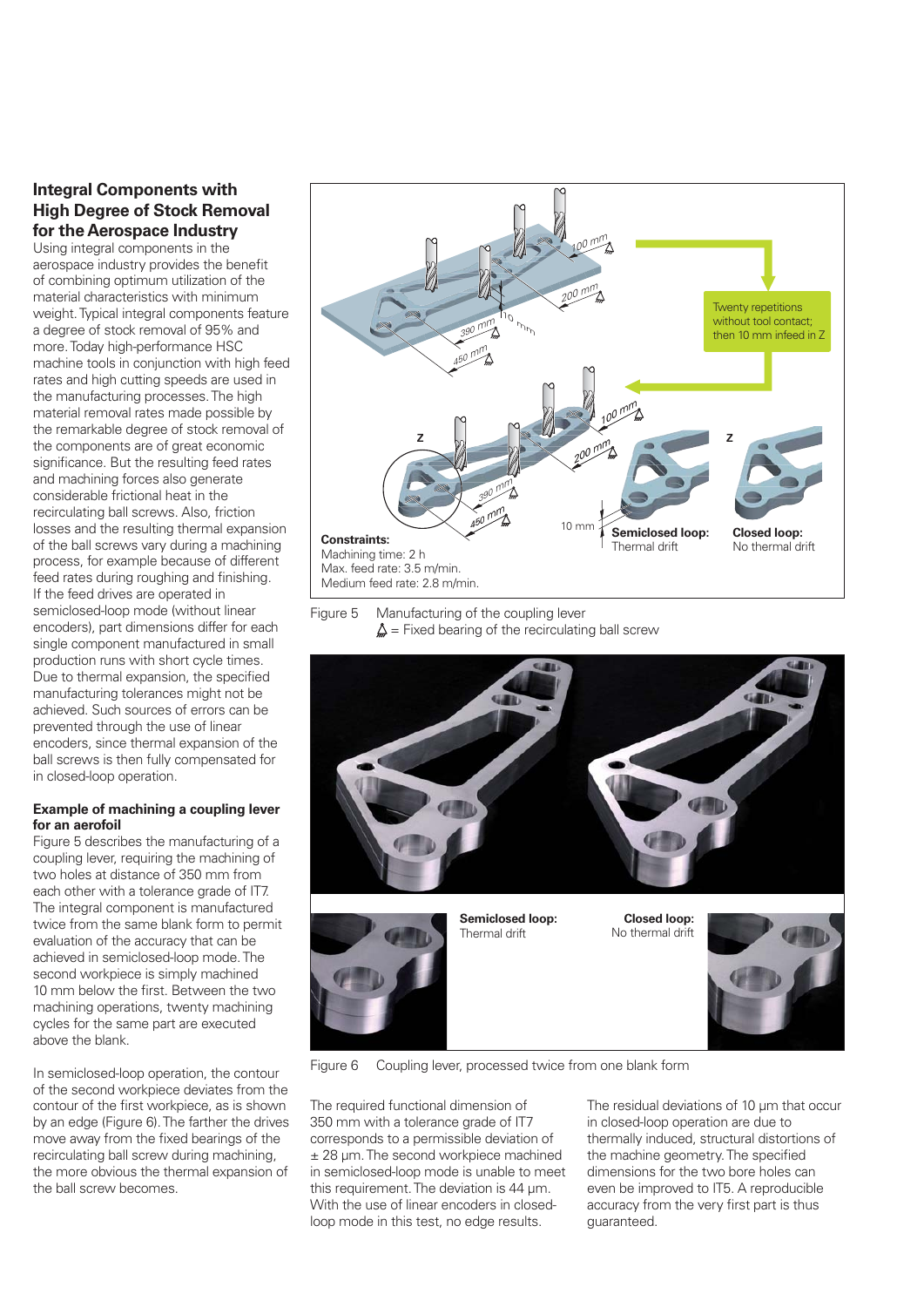#### **Effects on Mold and Die Making**

The manufacturing of molds or dies for injection-molded or die-cast components is a time-consuming task because it requires superior surface finish for sometimes very fine structures. Today many molds are directly milled in order to avoid the cost and time consuming eroding process. Increasingly small milling cutters with diameters as small as 0.12 mm are used. Mold and die making for milling is characterized not only by high demands upon dimensional accuracy. It also requires high feed rates, including for hardened materials, to reduce the machining times. Typical machining times for molds and dies range from 10 minutes to several days. Dimensional accuracy, however, must not be sacrificed to fast execution. The first and last machining paths must be identical in order to ensure that the time previously gained is not lost to complex rework.

The heating of the recirculating ball screws in the feed axes substantially depends on the velocity profile specified for the individual axes by the NC program, and can cause changes in length up to 150 µm/m in the recirculating ball screws. These conditions make it impossible to guarantee dimensional accuracy in semiclosed-loop operation. Typical heating of the recirculating ball screw would cause an edge deviation of more than 20 um in a mold with a length of only 150 mm. The expansion of the recirculating ball screw would result in so large a half of a die that the flaw can no longer be corrected by rework.

#### **Example of 3-D milling of freeform surfaces**

The following example illustrates the machining of a mold with the classic profile of the Watzmann – a legendary mountain in the German Alps. A 500-mm long workpiece is machined with multipass climb and upcut milling cycles in the X direction, using a ball-nose cutter with a diameter of 12 mm and a maximum feed rate of 4.5 m/min. It takes around 60 minutes to machine the contour with an infeed of 0.2 mm in the Z and Y directions. The high feed rate of 4.5 m/min together with the constant accelerations and decelerations generate heat in the recirculating ball screw and cause thermally





**Semiclosed loop:** Thermal drift

**Closed loop:** No thermal drift



Figure 7 Watzmann profile with free-formed surfaces

induced linear deviations of 130 µm in semiclosed-loop operation. Because the linear deviation with this mold component is difficult to visualize, machining was deliberately begun in the middle of the workpiece. Start and end paths therefore lie side by side and clearly show the thermal drift. The farther the workpiece position is away from the fixed bearing, the higher the thermal drift is.

In order to fulfill the high requirements of mold and die making, it is necessary to compensate the expansion of ball screws by using accurate linear encoders. In Figure 7 the high-accuracy workpiece with an excellent surface finish manufactured in closed-loop mode is compared with a workpiece manufactured in semiclosedloop mode.

#### **Summary**

The successful fulfillment of manufacturing orders requires machine tools with high thermal stability. Machine accuracy must be maintained even under strongly varying load conditions. As a consequence, feed axes must achieve the required accuracy over the complete traverse range even

with strongly varying speeds and machining forces. Thermal expansion in the recirculating ball screws of the linear feed axes adversely affects accuracy and varies depending on the velocity and load. Position errors of 100 µm and more may result within 20 minutes during a machining operation if the slide position is only determined from the spindle pitch and a rotary encoder. Because essential drive errors are not compensated in the control loop when this method is used, this is referred to as semiclosed-loop operation of the feed drive. These errors can be completely eliminated by using linear encoders. Feed drives with linear encoders are operated in closed-loop mode because errors in the recirculating ball screw are considered in position measurement and compensated in the position control loop. Angle encoders used on rotary axes provide similar benefits since the mechanical drive components are also subject to thermal expansion. Linear and angle encoders therefore ensure high precision of the components to be manufactured even under strongly varying operating conditions of the machine tools.